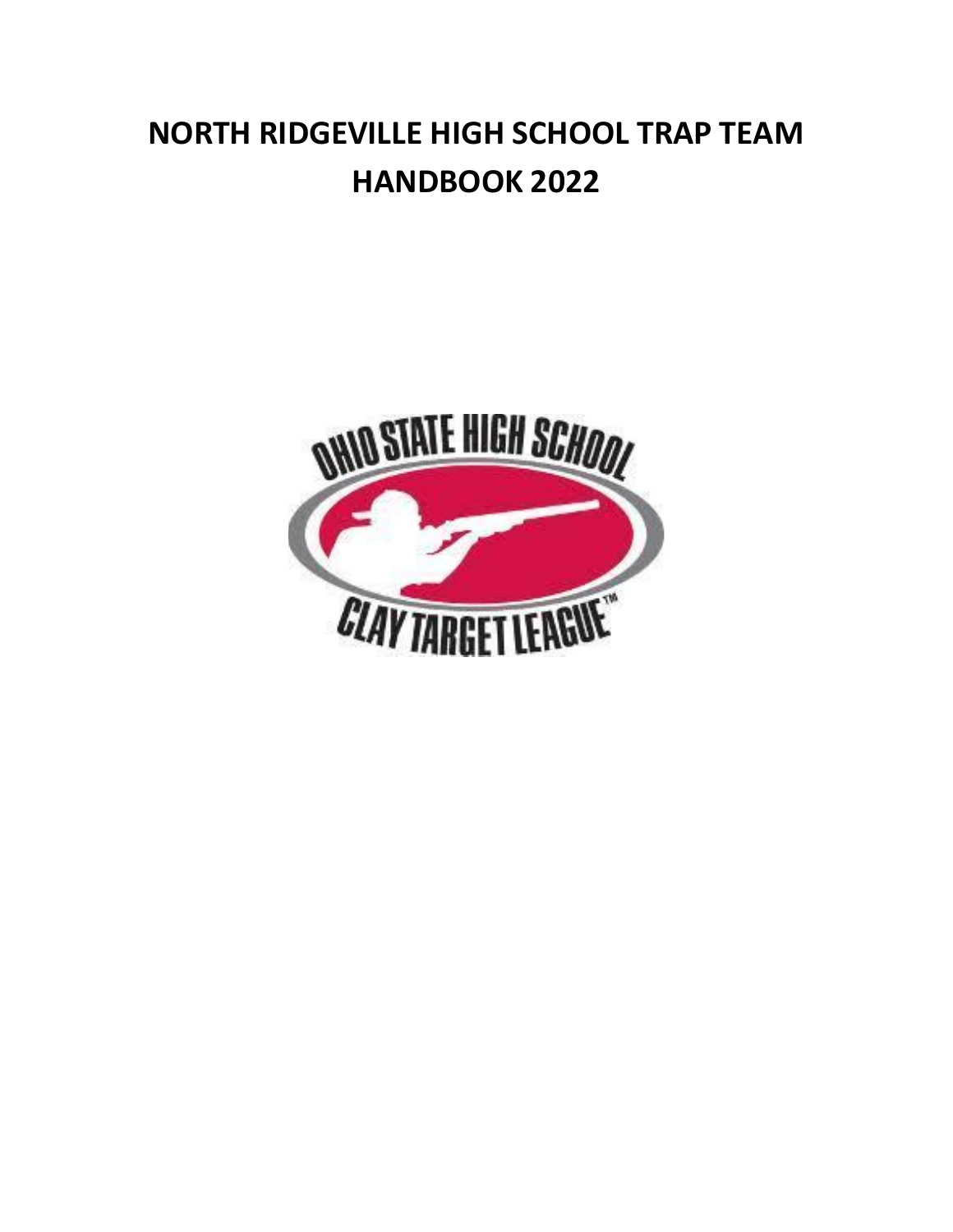

The North Ridgeville High School Trap Team (Ranger Trap Team) operates as part of the USA Clay Target League, and the Ohio State High School Clay Target League. This league is unique among shooting sports in that you are shooting for your High School, and not an unaffiliated club. The league does allow students from other school districts to participate with the NRHS trap team if their school does not have a team, and there is not another team which is closer. A cooperative agreement form must be completed between the two schools. Students from other school districts can renew each year but are strongly encouraged to attempt to start a team at their own school, because this will grow the league both in students and in teams. We believe the skills and relationships developed in this sport will last a lifetime.

### **Our priorities are:**

### **Safety, Fun, and Marksmanship, in that order.**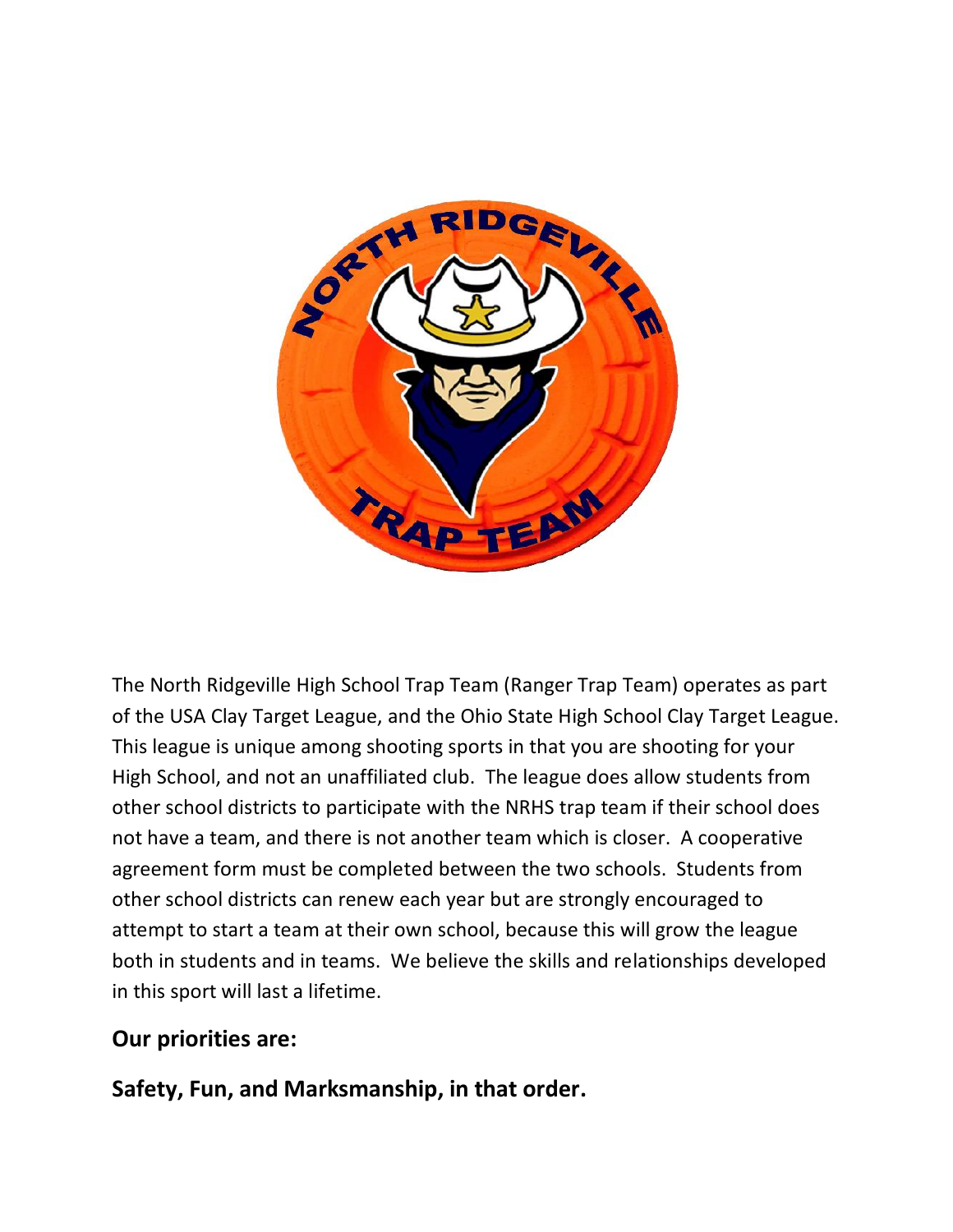Firearms, ammunition, and gear should NEVER be on school grounds, either on your person or in your car. ALWAYS transport these items ONLY from home to the range, and back home.

Below is the school weapons policy:

#### *5772 - WEAPONS*

*The Board of Education prohibits students from possessing, storing, making, or using a weapon, including a concealed weapon, in a school safety zone and any setting that is under the control and supervision of the Board for the purpose of school activities approved and authorized by the Board including, but not limited to, property leased, owned, or contracted for by the Board, a school-sponsored event, or in a Board-owned vehicle.*

*The term "weapon" means any object which, in the manner in which it is used, is intended to be used, or is represented, is capable of inflicting serious bodily harm or property damage, as well as endangering the health and safety of persons. Weapons include, but are not limited to, firearms, guns of any type whatsoever, including air and gas-powered guns (whether loaded or unloaded), knives, razors, clubs, electric weapons, metallic knuckles, martial arts weapons, ammunition, and explosives.*

#### *Policy exceptions include:*

*items pre-approved by the building principal as part of a class or individual presentation* 

- *A. under adult supervision, if used for the purpose and in the manner approved (working firearms and any ammunition will never be approved as a part of a presentation);*
- *B. theatrical props used in appropriate settings.*

*Students shall report any information concerning weapons and/or threats of violence by students, staff members, or visitors to the appropriate building administrator. Failure to report such information may subject the student to disciplinary action.*

*This policy shall be implemented through the Code of Conduct/Student Discipline Code, Policy 5610, and Policy 5610.01.*

*The Superintendent is authorized to establish instructional programs on the weapons and the requirement that students immediately report knowledge of weapons and threats of violence by students and/or staff to the building principal. Failure to report such knowledge may subject the student to discipline.*

*The Superintendent will refer any student who violates this policy to the student's parents or guardians and to the criminal justice or juvenile delinquency system. The student may also be subject to disciplinary action, up to and including expulsion.*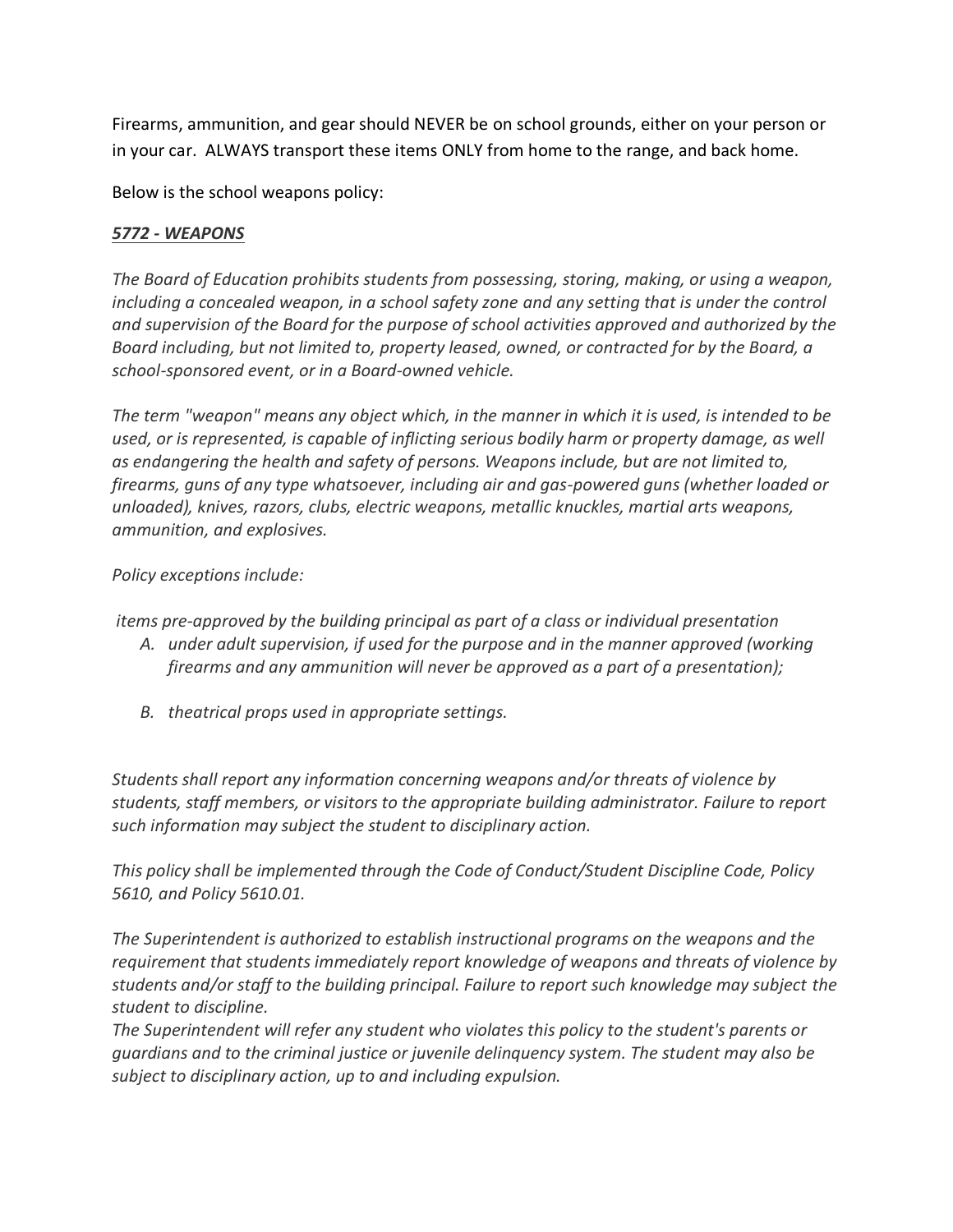#### **STANDARDS OF BEHAVIOR /CODE OF CONDUCT**

As a member of the Ranger Trap Team, you must understand that you have been given a unique privilege to participate in this School Sport.

- You must follow all the rules as outlined by the OSHSCTL. You can find the league policies and procedures at ohclaytarget.com (drop down tab "rules", then "policies and procedures")
- You will be respectful to all of your fellow team members and coaching staff at all times and represent the school and team with pride and integrity at all team events
- Athletes and parents will respect the coaches and follow their direction. This is necessary for safety reasons, to protect all athletes, coaches, volunteers, and spectators.
- You MUST have completed either the league SAFE course, or the Ohio DNR youth hunter safety education course (or another state approved course if applicable) in order to participate. Safety is our #1 priority.
- Courtesy and sportsmanship go hand in hand with safety to create a safe and fun environment. This also portrays our sport in the best possible light within our school and the greater community. There will be a strong emphasis on the value of team unity, sportsmanship, and hard work.
- Everyone participates at every competition and has the opportunity to shoot well and score points for the team.
- We will not tolerate discourteous behavior, such as heckling, bullying, trash talking, temper tantrums, or disobedience of directions from coaching staff. This is not only a matter of respect, but of safety. Disciplinary actions are at the discretion of the head coach.
- SHARING THE RANGE: When team members want to practice during regular club hours (eg Wednesday 3-5, Sunday 12-3), remember that we are sharing the range with other members and the public. This means being aware of others who may be waiting to shoot, waiting for your turn, or inviting others to shoot with you. In general, we should be keeping Trap 1 open for the public, and it should only be used when it is clear that there is no one else from the club or public present and intending to shoot.
- Our coaches have everyone's safety as the first priority. We will always correct unsafe practices on the spot when we see them. This is not to insult anyone but is for the safety of all. We are here to instruct; HOWEVER, BLATANT or SERIOUS violations of the safety rules will result in immediate removal from the firing line, and possibly the club grounds and possible expulsion from the team. Upon review, if it is determined to let the student return, A SECOND violation will result in expulsion from the team and forfeiture of any fees paid. There is no appeal. This will be at the discretion of the Head Coach, whose decision is final.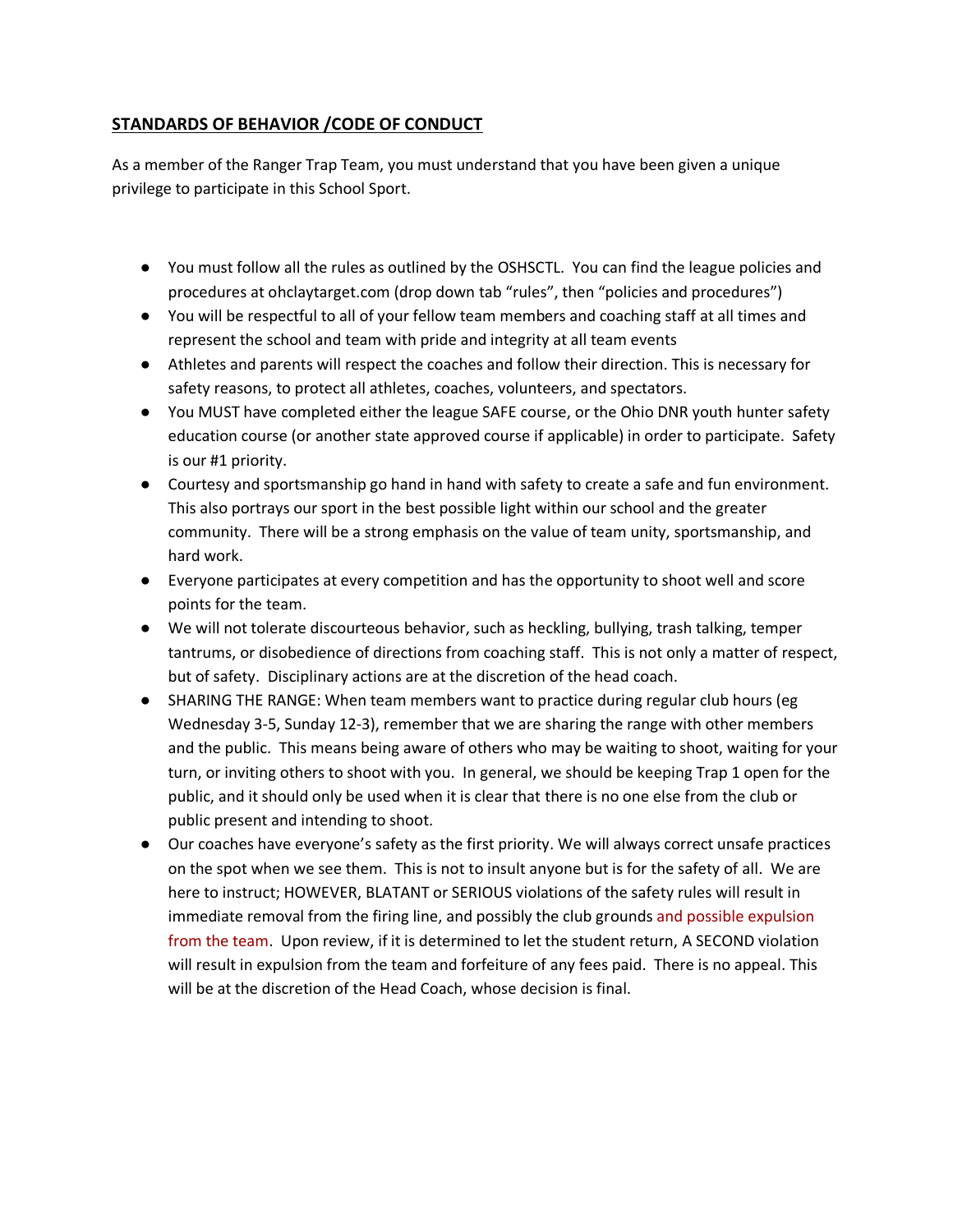#### **COMPLAINTS**

If at any time you believe a complaint needs to be made, please contact the Head Coach. If the Head Coach is unavailable, please communicate the issue to one of the other senior coaches. The complaint or issue needs to be brought by the athlete for discussion with the coaching staff. We want to ensure that the needs and safety of all athletes are met.

#### **Traveling to and from the range**

- Again, NEVER take firearms or ammunition onto school property.
- If you are a driver under the age of 18, you may NOT transport your firearm/ammunition on your own and must be accompanied by an adult. Firearm should always be cased and kept in the trunk.
- Upon turning into the club drive, SPEED LIMIT IS 5 MPH, all the way to the club house.
- Respect the vehicles and other's personal equipment. Immediately report any damage.
- Keep a positive attitude when arriving and leaving from practice/competition.

#### **Upon arrival at the range**

- Firearm should be left in the vehicle, or uncased and put in the appropriate gun rack. It is preferable to leave your case in the car.
- Check in with the coach/scorer to determine which field and squad you are assigned.
- Be sure you have targets on your card prior to arrival or arrive early (before club closing) to put targets on your card. If you are paying as you go and using the team card, pay as you check in.
- Please listen and be ready to go when your squad is called. This helps us to finish on time and is respectful of your teammates with less delay.

#### **Promatic Cards**

- These cards are used to purchase your targets and operate the trap house. Everyone is encouraged to obtain their own card, which can be obtained from the club house. The white card is for trap and skeet, and a gold card is for sporting clays.
- It is your responsibility to ensure you have targets on your card before each event. The club house closes at 3 pm on Sunday, and we are unable to add targets to your card after closing.
- You are responsible for your card and if you lose it, you not only lose targets on your card that you have paid for, but it will cost \$5 to replace the card.
- New students will receive instruction on using the card.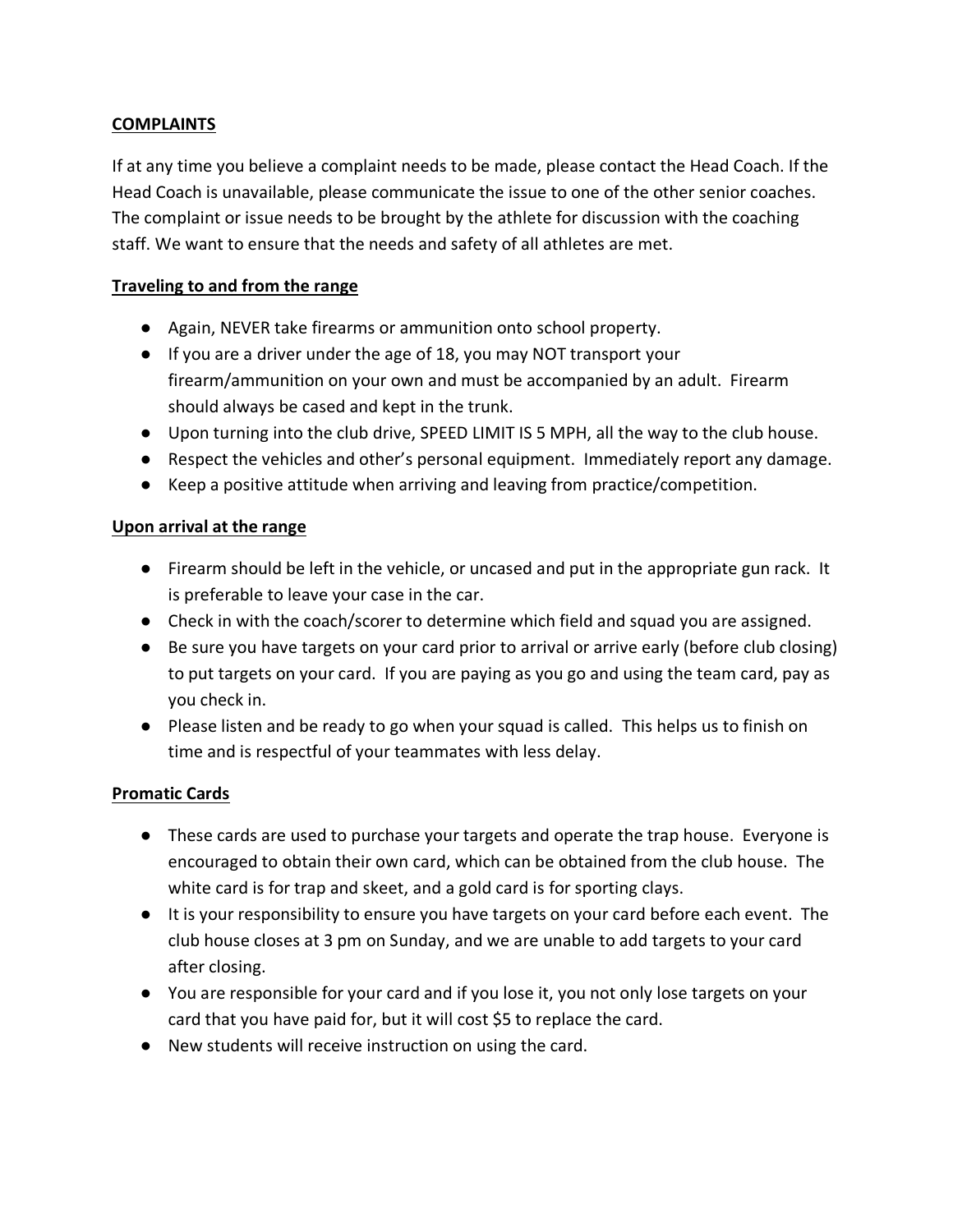#### **Range Behavior**

- No cell phone usage on the firing line.
- No alcohol or tobacco products
- No food or drink on the firing line
- No talking on the firing line except to establish readiness and communicate with coaches.
- ALWAYS keep your firearm pointed down range
- When walking from rack to range, and back, you gun should be unloaded, pointed up, chamber open and facing out, or if break action, muzzle in front and pointed down.
- ALWAYS listen to the range safety officer (RSO). If you hear the command "cease fire", you MUST stop, keep firearm pointed down range, and unload.
- If you have a problem on the line, keep your gun pointed down range, raise your hand, and the RSO/coach will assist you.
- When changing stations, the shooter on station 5 should turn to the right, and then walk BEHIND the other shooters to station 1. The squad leader should not start the next round until everyone is in position and ready.
- Everyone on the line must have situational awareness. If you see a safety concern, raise your hand. If the scorer calls a loss, but anyone sees a hit (even a chip counts), raise your hand and address it with the scorer and squad before the next shooter calls for a target.
- DO NOT rest the barrel of your gun on your foot. This is strictly prohibited. Magnetic leather barrel rests can be purchased for this purpose, and recommended.
- No flip flops, sandals, or open toed shoes
- No throwing hulls. If you have a semi auto gun, it is required to have a shell catcher so you are not ejecting shells at your teammate on the next station.
- Only load one shell at a time (unless shooting pairs in skeet). You may load your gun in advance of your turn, but DO NOT close your gun/chamber until it is your turn to shoot. NEVER move to another station with a round in your gun.
- Shoot only when it is your turn
- Eye and Ear protection MUST be worn at all times when shooting.
- You should only be holding your firearm when on the range, going to and from the range, or working with a coach. NO ONE may go to the grease board without a coach present.
- If you see an orange cone on the trap house, this means there is someone in the trap house, eg loading targets. You should not go up to the firing line if this is in progress. If already on the line and targets run out, immediately unload your firearm, and await instructions from the RSO.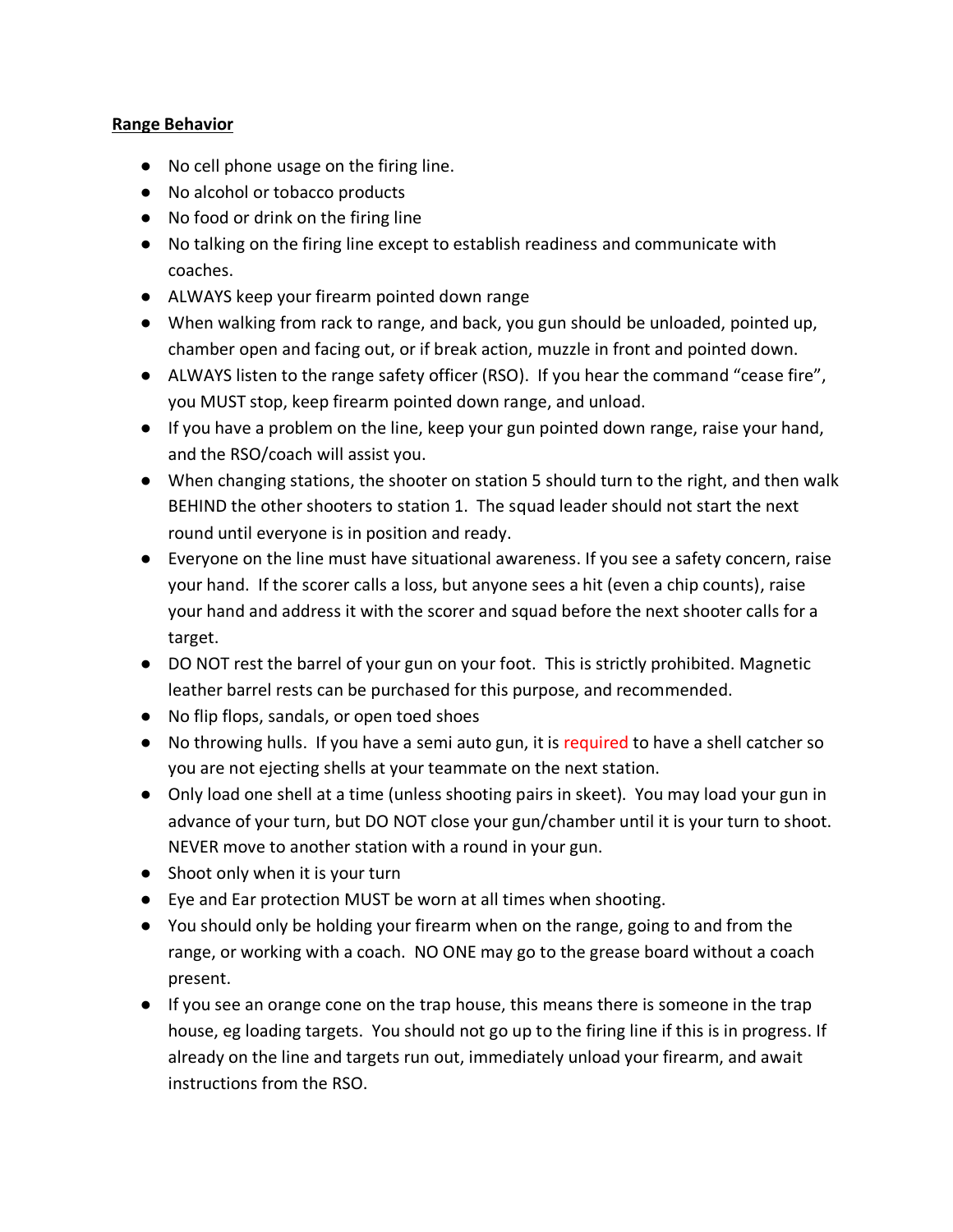#### **Special situations**

- Hang-fire: When a round does not fire after pulling the trigger. Keep the firearm pointed down range. Be prepared, the round may fire anytime in the next few seconds. Raise your hand and call for help immediately. DO NOT turn around, keep the gun pointed down range and under control.
- Squib Load: When there is less than normal pressure after ignition. The shot and the shot cup may not have exited the barrel. You may have noticed an off or unusual sound or felt a lesser recoil. If this happens, stay calm, stop, keep your gun pointed down range, and raise your hand/call for help, and have you barrel inspected.
- If there are any gun malfunctions or you need assistance, keep the firearm pointed down range and raise your hand, a coach or range safety office will come to assist.

#### **Weather**

• We shoot in most weather conditions. We stop only for low visibility, lightning, and thunder.

#### **Clean Range/Grounds**

● We WILL leave the grounds and club house in a clean condition. When shooting is finished, it is expected that everyone stay to clean up. This generally means empting buckets of hulls, emptying trash cans, loading trap houses, laying microphones down, and in general cleaning up the grounds. The coaches have put a lot of time and effort into developing a relationship with the club, and the club has been very supportive of our team, so let's be on our best behavior, and do everything possible to facilitate our relationship with the club.

#### **Uniforms**

- No cut off t-shirts, halter tops, tank tops, short shorts, or revealing clothing
- Proper footwear (see range safety).
- No clothing with inappropriate messages/pictures (eg references to sex, drugs, alcohol, profanity)
- Team Jersey: All team members will be issued a Jersey their first year. Since the school does not provide team uniforms, we must purchase the jerseys ourselves. Thanks to our generous sponsors we have been able to keep cost at a minimum. We request that you wear it for all team competitions. If cold, wear it over your sweatshirt if possible. We are a team, and we want to look and function as a team.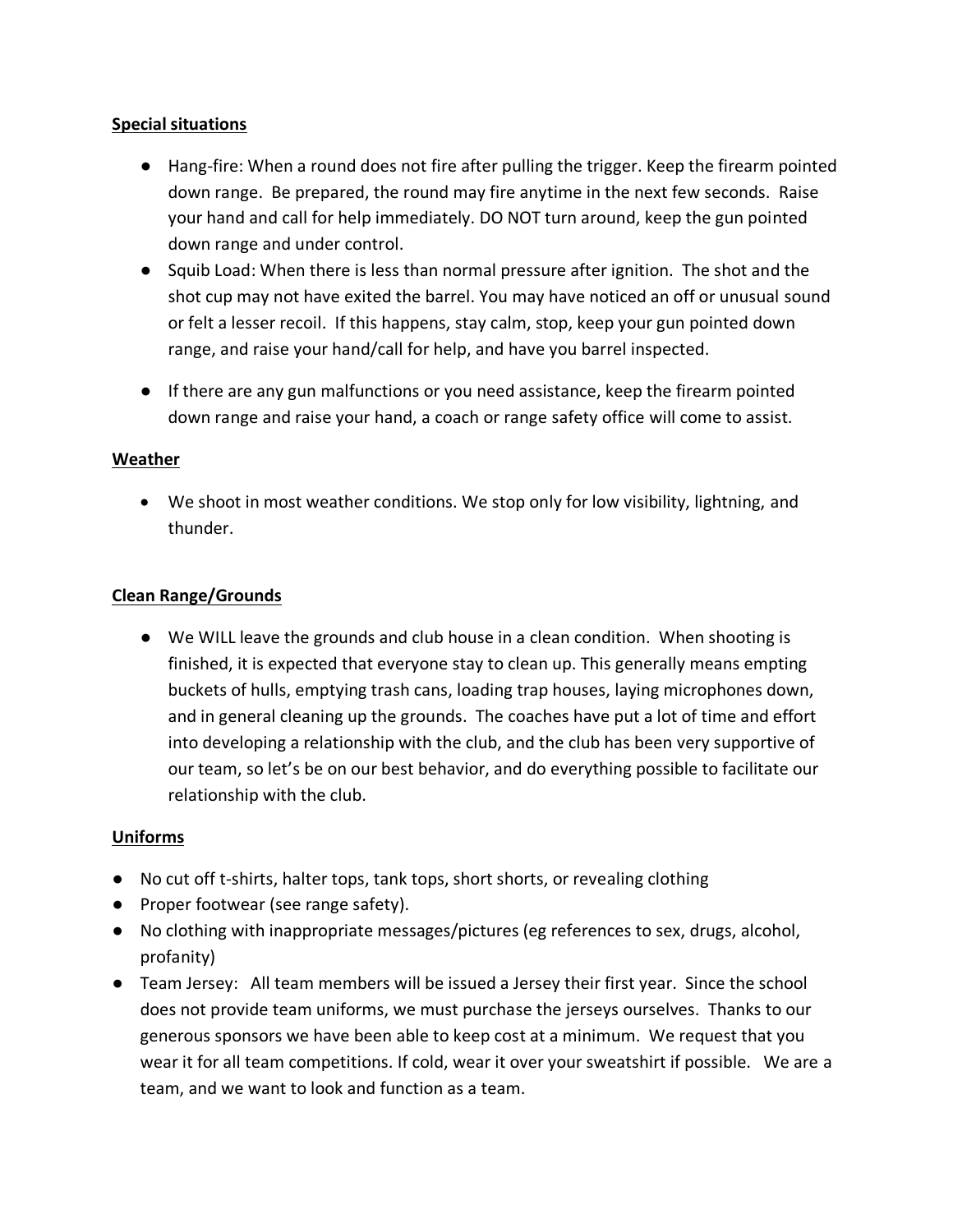#### **Equipment**

- 12-gauge shotgun is preferred, 20 gauge is acceptable. HIGHLY RECOMMEND cleaning and oiling your gun after every use. It will make your gun safer, shoot better, and last longer.
- Choke should be modified, improved modified, or full for trap. For skeet the choke should be skeet, improved cylinder, or modified.
- Ammunition is 2  $\frac{3}{4}$  inches, ounces of 7/8, 1 or 1 1/8, and shot size of 7  $\frac{1}{2}$ , 8, or 9 (9 shot is preferred for skeet, but 8 is good too). Maximum velocity is 1290 fps. Reloads are NOT allowed.
- Safety glasses. Prescription glasses are acceptable if polycarbonate (most are these days)
- Ear protection. There are many options, not very expensive, find the one that works best for you. DO NOT use ear plugs that connect to a mobile device for playing music while shooting.
- A shooting vest or hip shell bag.

#### **Competition**

- Occurs on specific days, at scheduled team events. Under normal circumstances, competition occurs on a weekly basis, and you must shoot your round for score for that competition week during said week, on a scheduled team day. Makeups are not allowed. Changes to these rules may be done for extenuating circumstances according to league policy, or if the league revises its policy for the season.
- Each competition week starts on Sunday and ends on Saturday. Results and standings usually can be seen on ClayTargetScoring.com the following Sunday after 12 noon.
- Everyone competes, but only a certain number of scores will be used. This number will be set by the league prior to the start of the season and is dependent on the size of the competing teams. These scores will be placed in the league's scoring system, compared with scores from other teams in our conference, and points awarded.
- Check the team website for weekly squad and trap field assignments.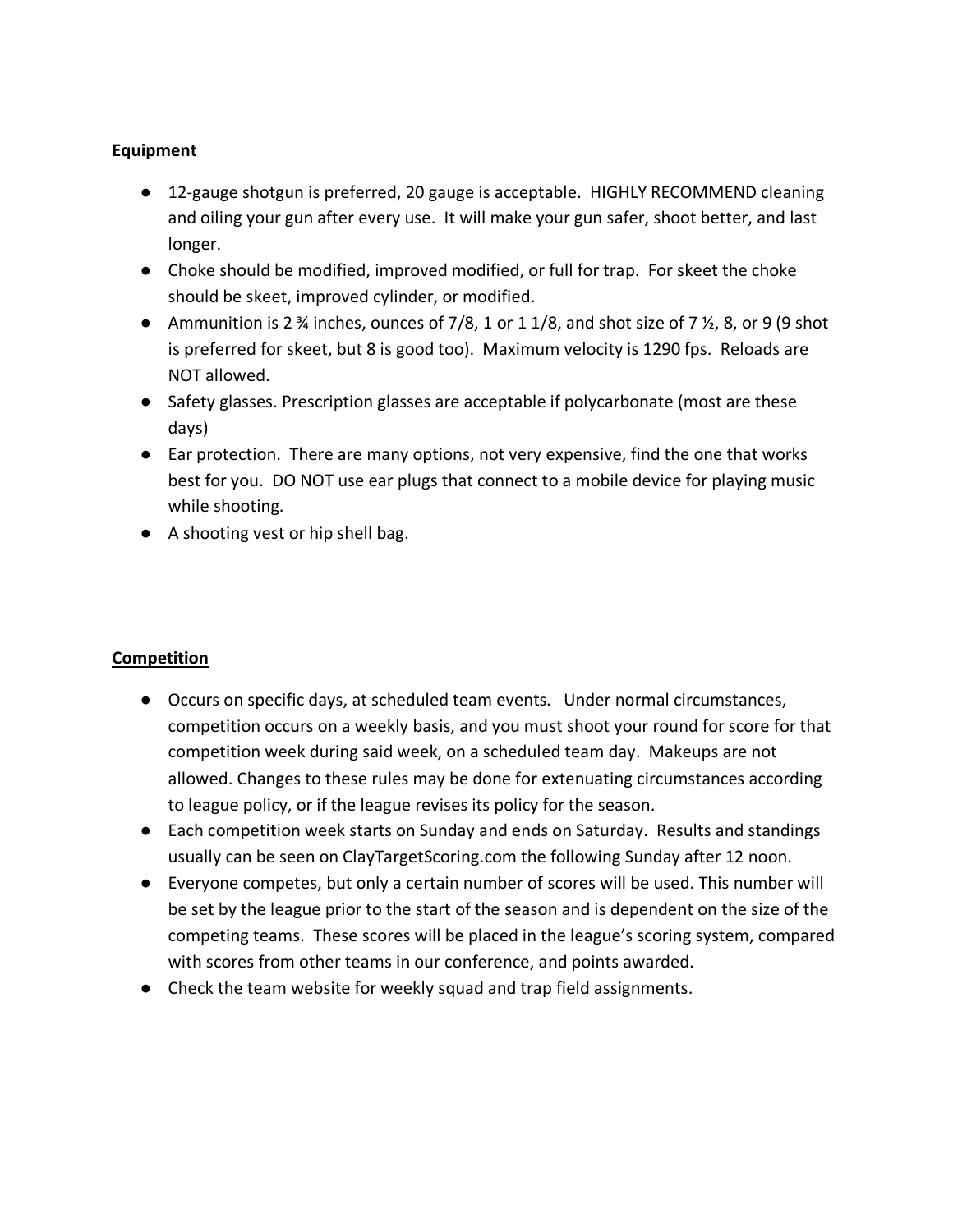#### **Safety Tips Summary**

- 1. Keep your firearm pointed in a safe direction at all times
- 2. Keep your finger OFF the trigger until ready to shoot
- 3. Keep your firearm unloaded until ready to use
- 4. Keep action of your gun open until ready to shoot
- 5. Use eye and ear protection
- 6. Use a vest or shell bag
- 7. Be sure firearm is clean and safe to operate
- 8. Be familiar with your firearm and know how to use it safely
- 9. Know the range rules

#### NEVER BRING A GUN OR AMMUNITION TO SCHOOL, OR ONTO SCHOOL GROUNDS

Review the Safety and Trap Shooting Basics document at least once a year. This can be found on the team website at: [nrshootingshports.com](file:///C:/Users/Grant/AppData/Local/Packages/microsoft.windowscommunicationsapps_8wekyb3d8bbwe/LocalState/Files/S0/5/Attachments/nrshootingshports.com)

#### **Academic Eligibility**

Our goal is to develop the total student in our program. Academic eligibility is the same as for NRHS athletics, which is:

In order to be eligible for the first grading period upon entrance into grade 9, you must have received passing grades in a minimum of five (5) classes in the immediately preceding grading period. In order to maintain eligibility for grades 9-12, you must have received passing grades in a minimum of five (5) one credit courses, or the equivalent, in the immediately preceding grading period.

7 and  $8<sup>th</sup>$  grade must have passing grades.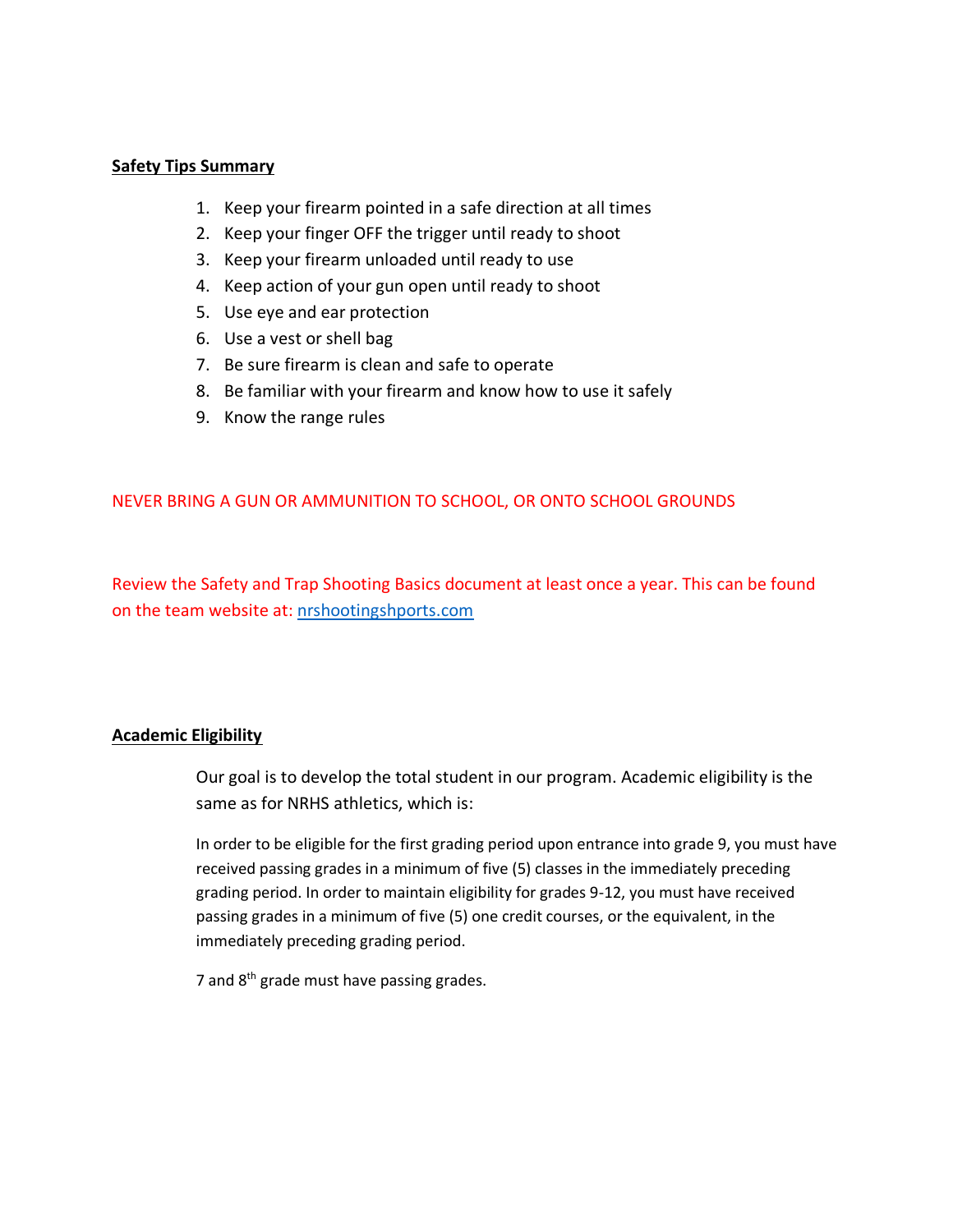#### **Lettering Requirements**

- Our team is considered a club activity, and trap shooting is not a recognized sport with the OSHSAA, Therefore NRHS does not award varsity letters for participation with our team.
- The NRHS trap team, however, will award a team specific varsity emblem, in lieu of a letter, if you meet one of the following requirements:
	- 1. Your season average is greater than or equal to 20 (out of 25), and no more than one excused absence.
	- 2. Scoring a 48/50 or above in a weekly competition, state or national tournament, or 90/100 and above, at either the OHSCTL state or the USACTL national meet.
	- 3. Participation on the team for 3 or more years.
	- 4. In skeet, a season average greater than or equal to 30 (out of 50) or a round of 35 or higher in any league competition or tournament, or 70 or higher at the state tournament.
	- 5. In Sporting Clays, a season average of 30 or greater, or a round of 40 or greater, in competition. Currently there is not a state or national tournament in sporting clays.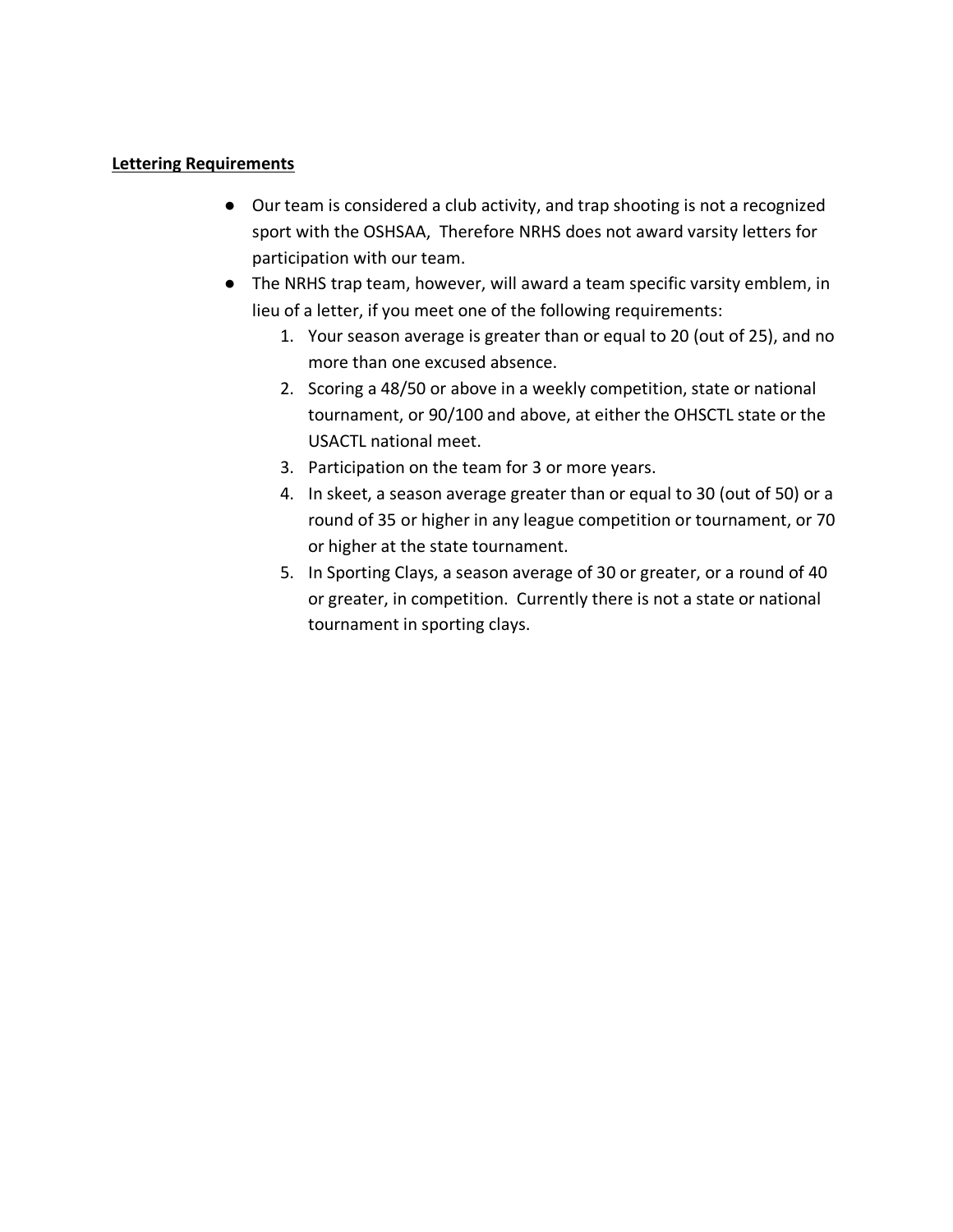# **NORTH RIDGEVILLE HIGH SCHOOL TRAP TEAM HANDBOOK**

My signature below indicates that I have received a copy of, read and understand the North Ridgeville High School Trap Team Handbook.

I understand that this handbook contains information regarding team and school rules and regulations.

I acknowledge that I have read and understand these rules and regulations.

I also understand that the Team Staff may revise, supplement, or rescind policies or procedures described in this handbook.

Please sign, date, and return this page to the head coach either by email or in person. Participation will not be allowed until this has been completed.

| Parent/Guardian Signature Manuscript Control of Parent/Guardian Signature |
|---------------------------------------------------------------------------|
| Date                                                                      |